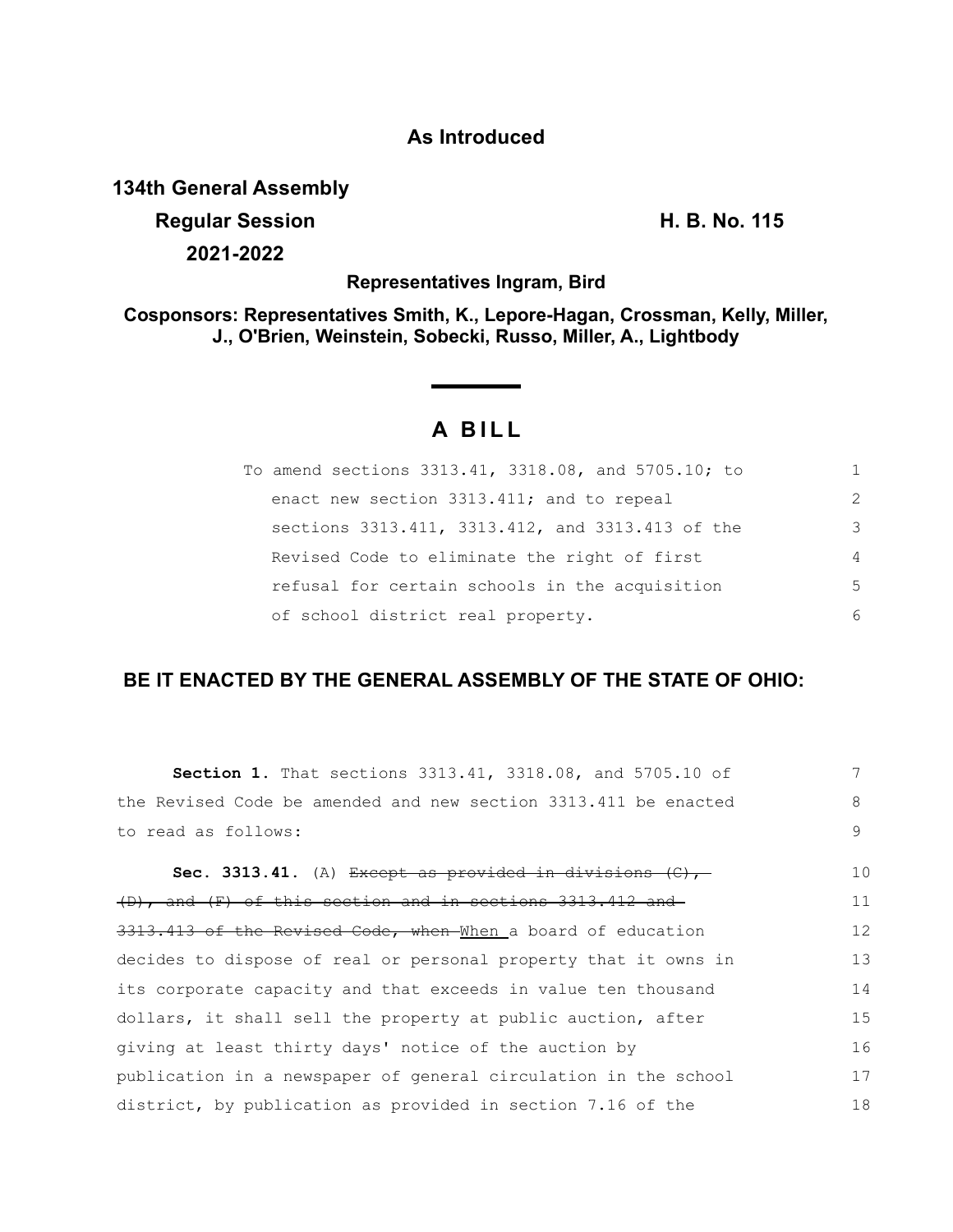#### **H. B. No. 115** Page 2 **As Introduced**

Revised Code, or by posting notices in five of the most public places in the school district in which the property, if it is real property, is situated, or, if it is personal property, in the school district of the board of education that owns the property. The board may offer real property for sale as an entire tract or in parcels.

(B) When the board of education has offered real or personal property for sale at public auction at least once pursuant to division (A) of this section, and the property has not been sold, the board may sell it at a private sale. Regardless of how it was offered at public auction, at a private sale, the board shall, as it considers best, sell real property as an entire tract or in parcels, and personal property in a single lot or in several lots.

(C) If a board of education decides to dispose of real or personal property that it owns in its corporate capacity and that exceeds in value ten thousand dollars, it may sell the property to the adjutant general; to any subdivision or taxing authority as respectively defined in section 5705.01 of the Revised Code, township park district, board of park commissioners established under Chapter 755. of the Revised Code, or park district established under Chapter 1545. of the Revised Code; to a wholly or partially tax-supported university, university branch, or college; to a nonprofit institution of higher education that has a certificate of authorization under Chapter 1713. of the Revised Code; to the governing authority of a chartered nonpublic school; or to the board of trustees of a school district library, upon such terms as are agreed upon. The sale of real or personal property to the board of trustees of a school district library is limited, in the case of real property, to a school district library within whose boundaries 33 34 35 36 37 38 39 40 41 42 43 44 45 46 47 48 49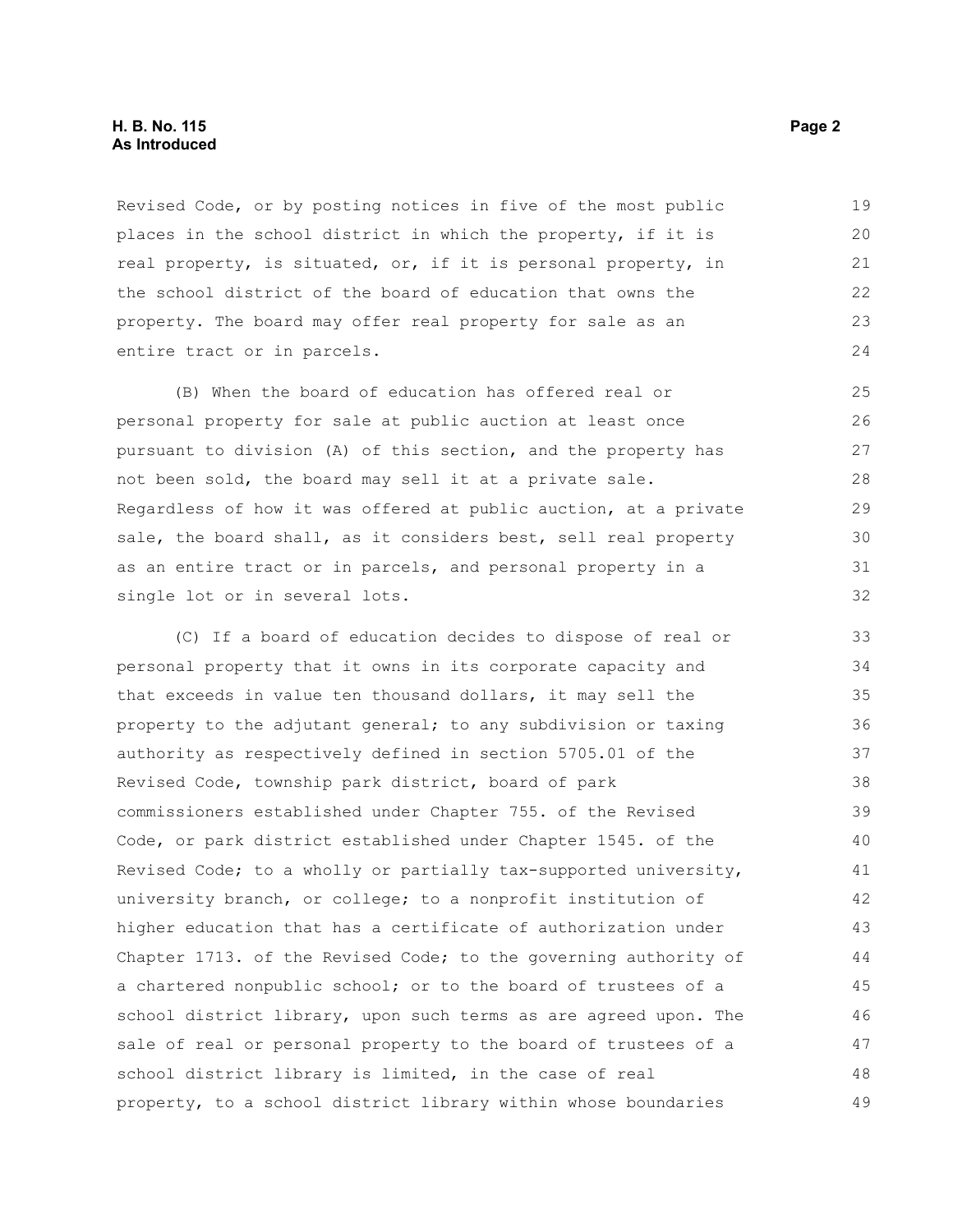the real property is situated, or, in the case of personal property, to a school district library whose boundaries lie in whole or in part within the school district of the selling board of education.

(D) When a board of education decides to trade as a part or an entire consideration, an item of personal property on the purchase price of an item of similar personal property, it may trade the same upon such terms as are agreed upon by the parties to the trade.

(E) The president and the treasurer of the board of education shall execute and deliver deeds or other necessary instruments of conveyance to complete any sale or trade under this section. 59 60 61 62

(F) When a board of education has identified a parcel of real property that it determines is needed for school purposes, the board may, upon a majority vote of the members of the board, acquire that property by exchanging real property that the board owns in its corporate capacity for the identified real property or by using real property that the board owns in its corporate capacity as part or an entire consideration for the purchase price of the identified real property. Any exchange or acquisition made pursuant to this division shall be made by a conveyance executed by the president and the treasurer of the board. 63 64 65 66 67 68 69 70 71 72 73

(G) When a school district board of education has property that the board, by resolution, finds is not needed for school district use, is obsolete, or is unfit for the use for which it was acquired, the board may donate that property in accordance with this division if the fair market value of the property is, in the opinion of the board, two thousand five hundred dollars 74 75 76 77 78 79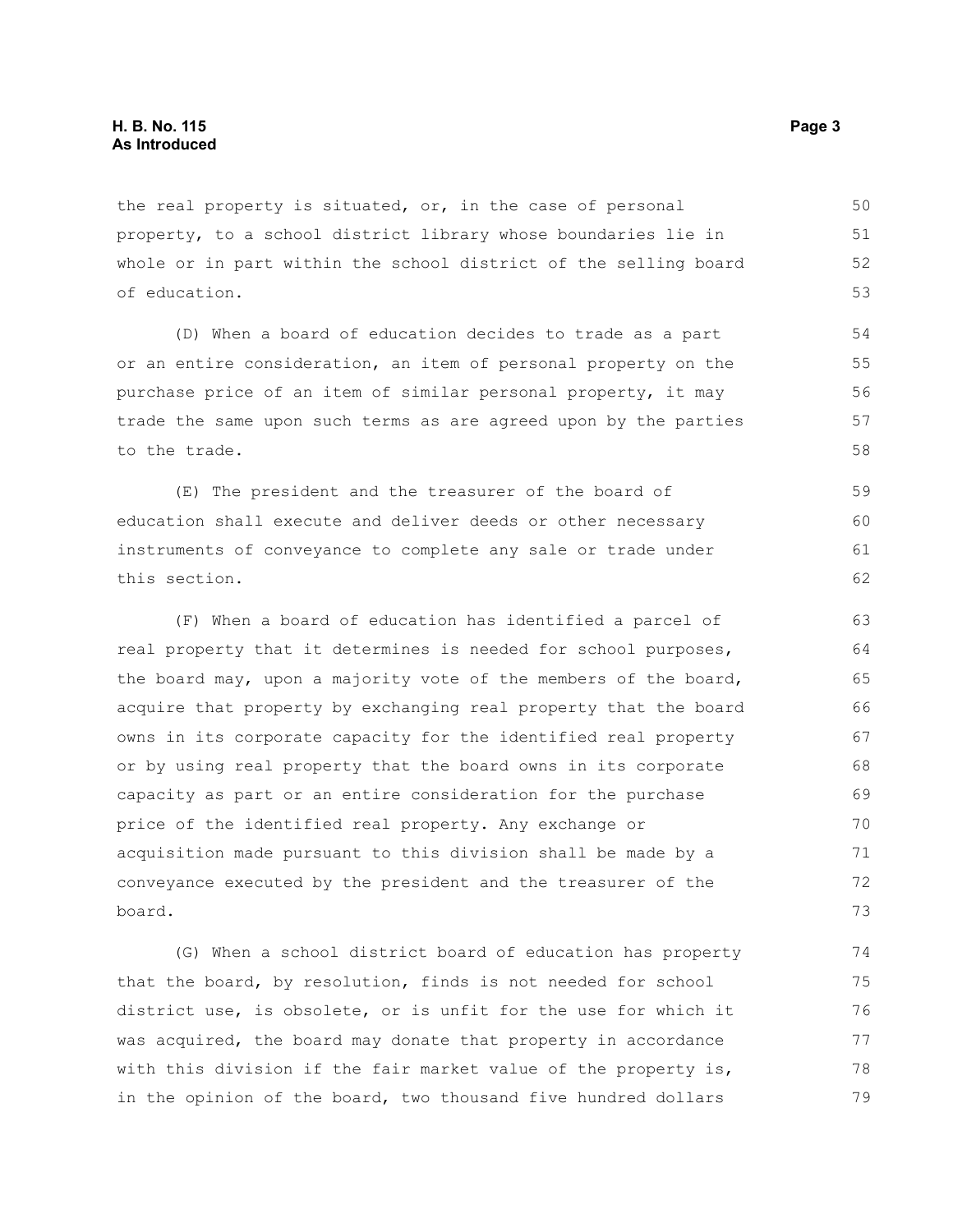or less.

The property may be donated to an eligible nonprofit organization that is located in this state and is exempt from federal income taxation pursuant to 26 U.S.C. 501(a) and (c)(3). Before donating any property under this division, the board shall adopt a resolution expressing its intent to make unneeded, obsolete, or unfit-for-use school district property available to these organizations. The resolution shall include guidelines and procedures the board considers to be necessary to implement the donation program and shall indicate whether the school district will conduct the donation program or the board will contract with a representative to conduct it. If a representative is known when the resolution is adopted, the resolution shall provide contact information such as the representative's name, address, and telephone number. 81 82 83 84 85 86 87 88 89 90 91 92 93 94

The resolution shall include within its procedures a requirement that any nonprofit organization desiring to obtain donated property under this division shall submit a written notice to the board or its representative. The written notice shall include evidence that the organization is a nonprofit organization that is located in this state and is exempt from federal income taxation pursuant to 26 U.S.C. 501(a) and (c)(3); a description of the organization's primary purpose; a description of the type or types of property the organization needs; and the name, address, and telephone number of a person designated by the organization's governing board to receive donated property and to serve as its agent. 95 96 97 98 99 100 101 102 103 104 105 106

After adoption of the resolution, the board shall publish, in a newspaper of general circulation in the school district or as provided in section 7.16 of the Revised Code, notice of its 107 108 109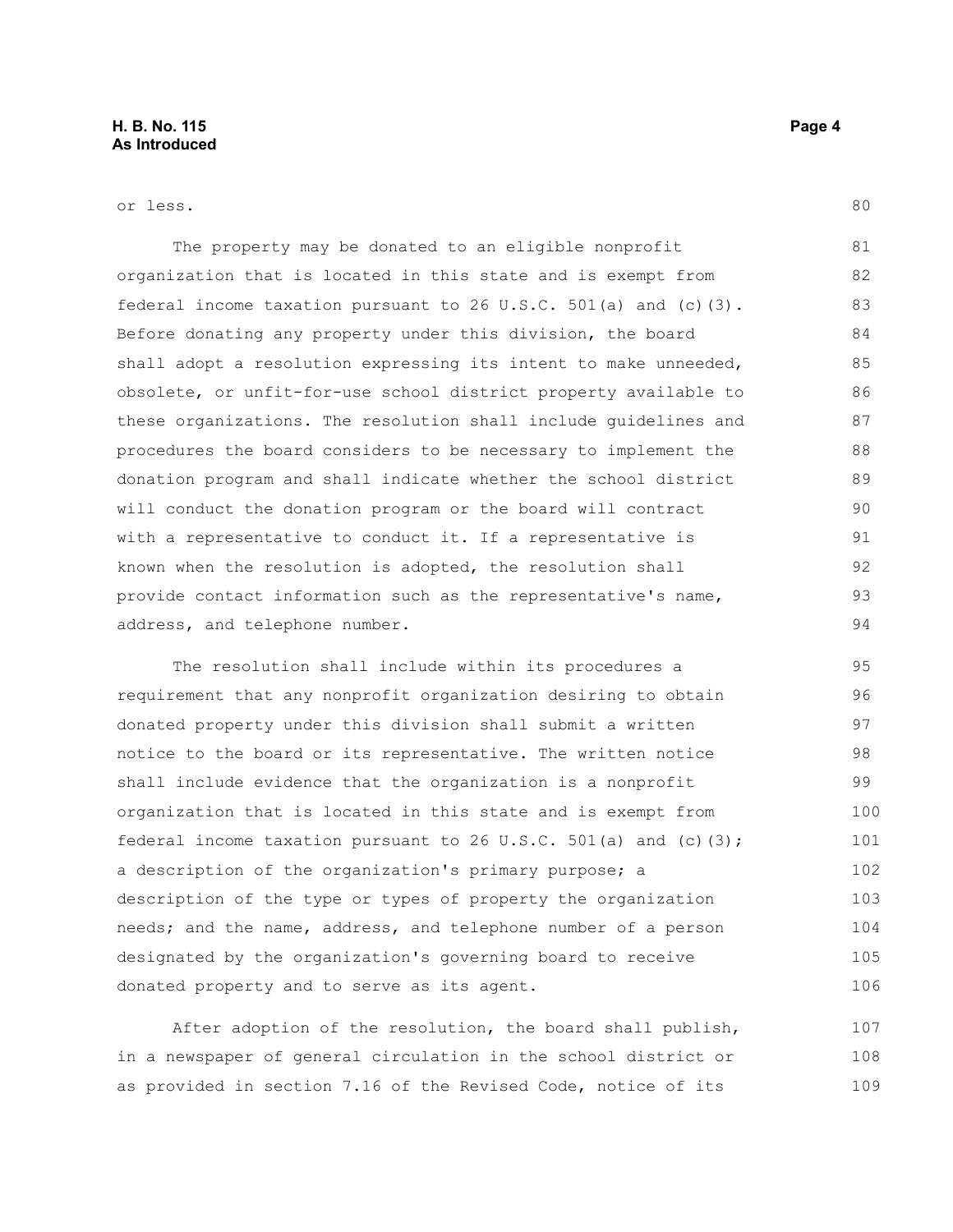#### **H. B. No. 115** Page 5 **As Introduced**

intent to donate unneeded, obsolete, or unfit-for-use school district property to eligible nonprofit organizations. The notice shall include a summary of the information provided in the resolution and shall be published twice. The second notice shall be published not less than ten nor more than twenty days after the previous notice. A similar notice also shall be posted continually in the board's office. If the school district maintains a web site on the internet, the notice shall be posted continually at that web site. 110 111 112 113 114 115 116 117 118

The board or its representatives shall maintain a list of all nonprofit organizations that notify the board or its representative of their desire to obtain donated property under this division and that the board or its representative determines to be eligible, in accordance with the requirements set forth in this section and in the donation program's guidelines and procedures, to receive donated property. 119 120 121 122 123 124 125

The board or its representative also shall maintain a list of all school district property the board finds to be unneeded, obsolete, or unfit for use and to be available for donation under this division. The list shall be posted continually in a conspicuous location in the board's office, and, if the school district maintains a web site on the internet, the list shall be posted continually at that web site. An item of property on the list shall be donated to the eligible nonprofit organization that first declares to the board or its representative its desire to obtain the item unless the board previously has established, by resolution, a list of eligible nonprofit organizations that shall be given priority with respect to the item's donation. Priority may be given on the basis that the purposes of a nonprofit organization have a direct relationship to specific school district purposes of programs provided or 126 127 128 129 130 131 132 133 134 135 136 137 138 139 140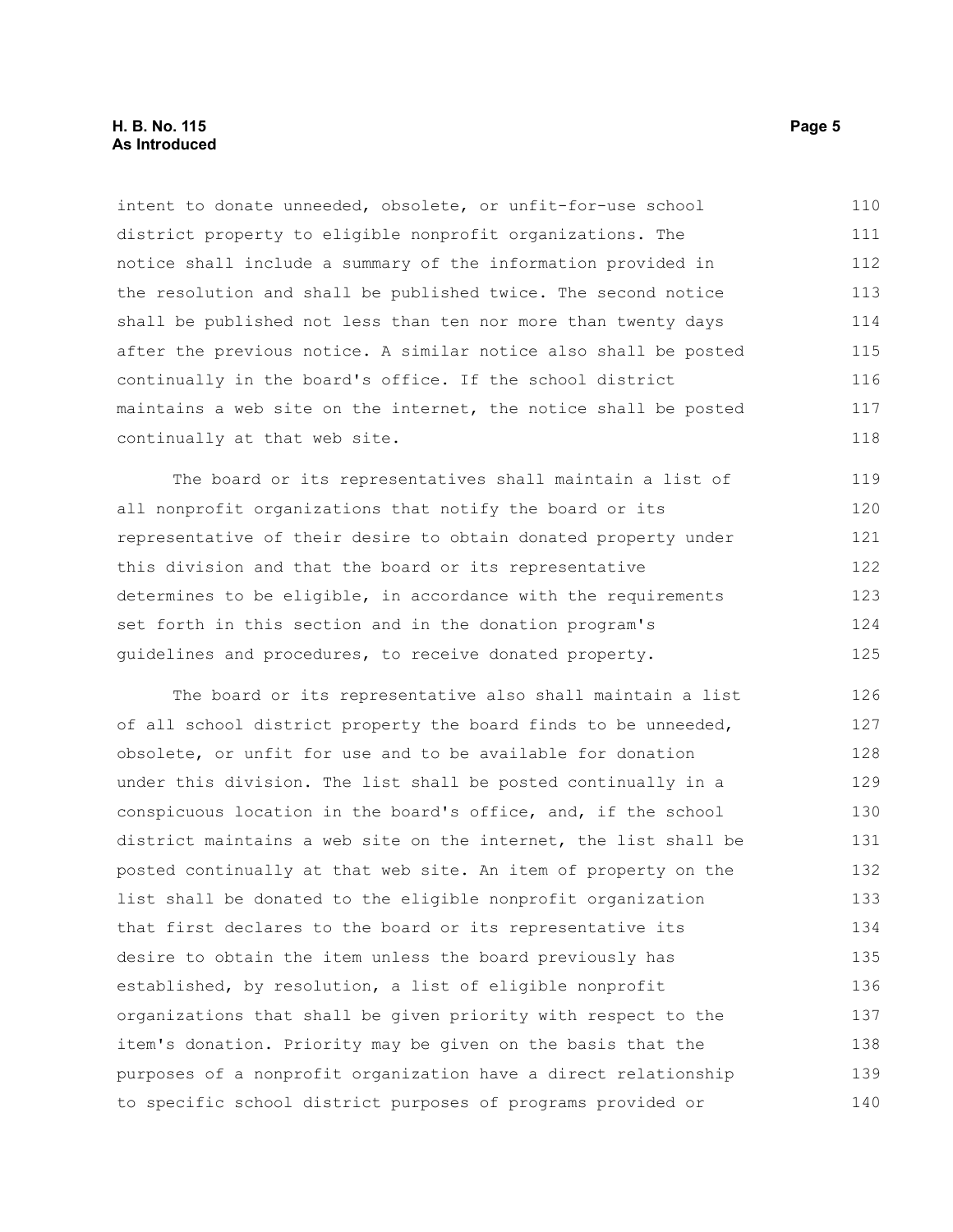#### **H. B. No. 115** Page 6 **As Introduced**

administered by the board. A resolution giving priority to certain nonprofit organizations with respect to the donation of an item of property shall specify the reasons why the organizations are given that priority. 141 142 143 144

Members of the board shall consult with the Ohio ethics commission, and comply with Chapters 102. and 2921. of the Revised Code, with respect to any donation under this division to a nonprofit organization of which a board member, any member of a board member's family, or any business associate of a board member is a trustee, officer, board member, or employee. 145 146 147 148 149 150

 **Sec. 3313.411.** (A) Except as provided in division (B) of this section, the governing authority of a community school, the board of trustees of a college-preparatory boarding school, or the governing body of a STEM school shall not sell any property purchased under division (B) of section 3313.411 of the Revised Code as it existed prior to the effective date of this section within five years of purchasing that property. 151 152 153 154 155 156 157

(B) The governing authority, board of trustees, or governing body may sell a property purchased under division (B) of section 3313.411 of the Revised Code as it existed prior to the effective date of this section within five years of the purchase, only if the governing authority, board of trustees, or governing body sells or transfers that property to another governing authority, board of trustees, or governing body. 158 159 160 161 162 163 164

**Sec. 3318.08.** Except in the case of a joint vocational school district that receives assistance under sections 3318.40 to 3318.45 of the Revised Code, if the requisite favorable vote on the election is obtained, or if the school district board has resolved to apply the proceeds of a property tax levy or the proceeds of an income tax, or a combination of proceeds from 165 166 167 168 169 170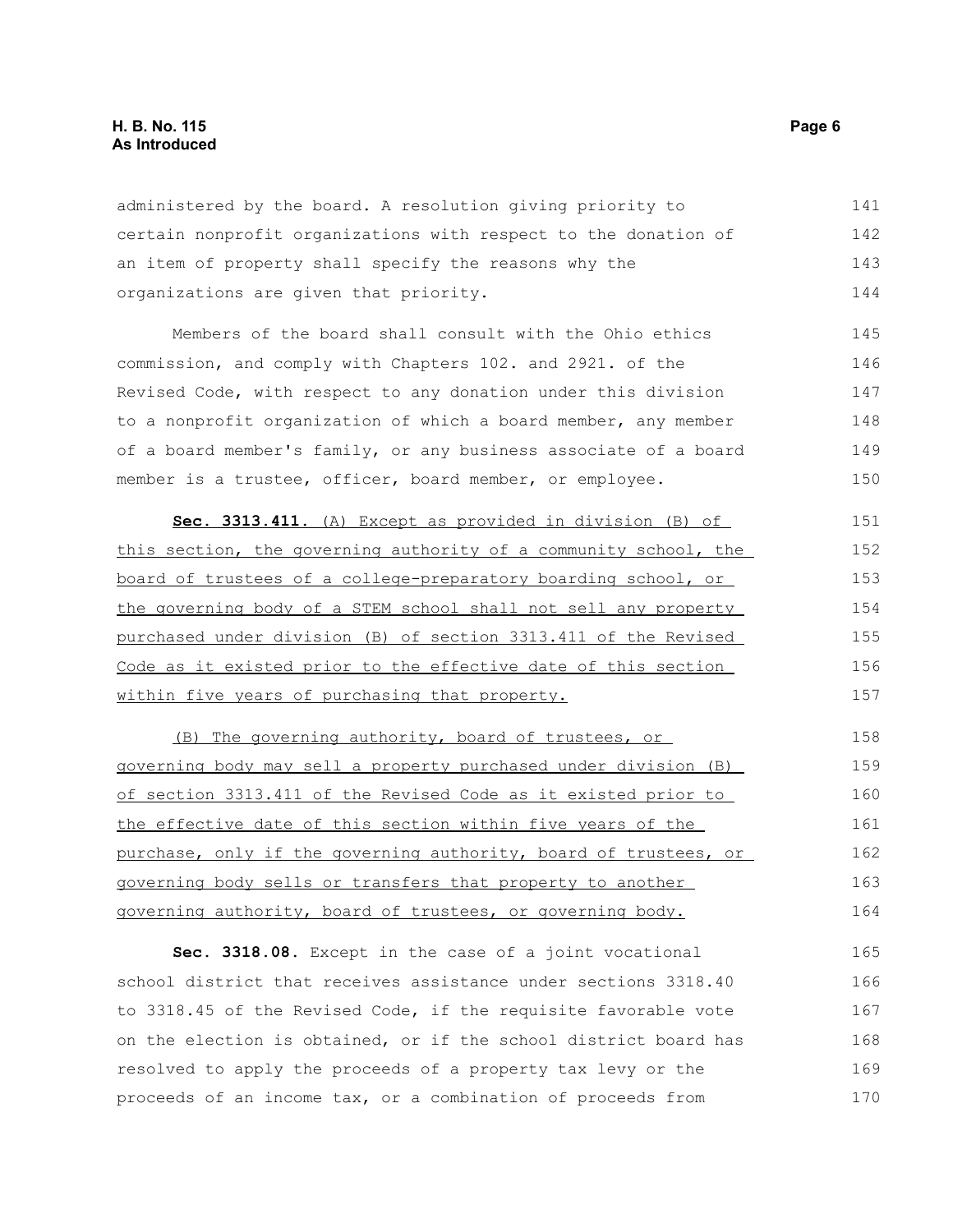#### **H. B. No. 115** Page 7 **As Introduced**

such taxes, as authorized in section 3318.052 of the Revised Code, the Ohio facilities construction commission, upon certification to it of either the results of the election or the resolution under section 3318.052 of the Revised Code, shall enter into a written agreement with the school district board for the construction and sale of the project. In the case of a joint vocational school district that receives assistance under sections 3318.40 to 3318.45 of the Revised Code, if the school district board of education and the school district electors have satisfied the conditions prescribed in division (D)(1) of section 3318.41 of the Revised Code, the commission shall enter into an agreement with the school district board for the construction and sale of the project. In either case, the agreement shall include, but need not be limited to, the following provisions: 171 172 173 174 175 176 177 178 179 180 181 182 183 184 185

(A) The sale and issuance of bonds or notes in anticipation thereof, as soon as practicable after the execution of the agreement, in an amount equal to the school district's portion of the basic project cost, including any securities authorized under division (J) of section 133.06 of the Revised Code and dedicated by the school district board to payment of the district's portion of the basic project cost of the project; provided, that if at that time the county treasurer of each county in which the school district is located has not commenced the collection of taxes on the general duplicate of real and public utility property for the year in which the controlling board approved the project, the school district board shall authorize the issuance of a first installment of bond anticipation notes in an amount specified by the agreement, which amount shall not exceed an amount necessary to raise the net bonded indebtedness of the school district as of the date of 186 187 188 189 190 191 192 193 194 195 196 197 198 199 200 201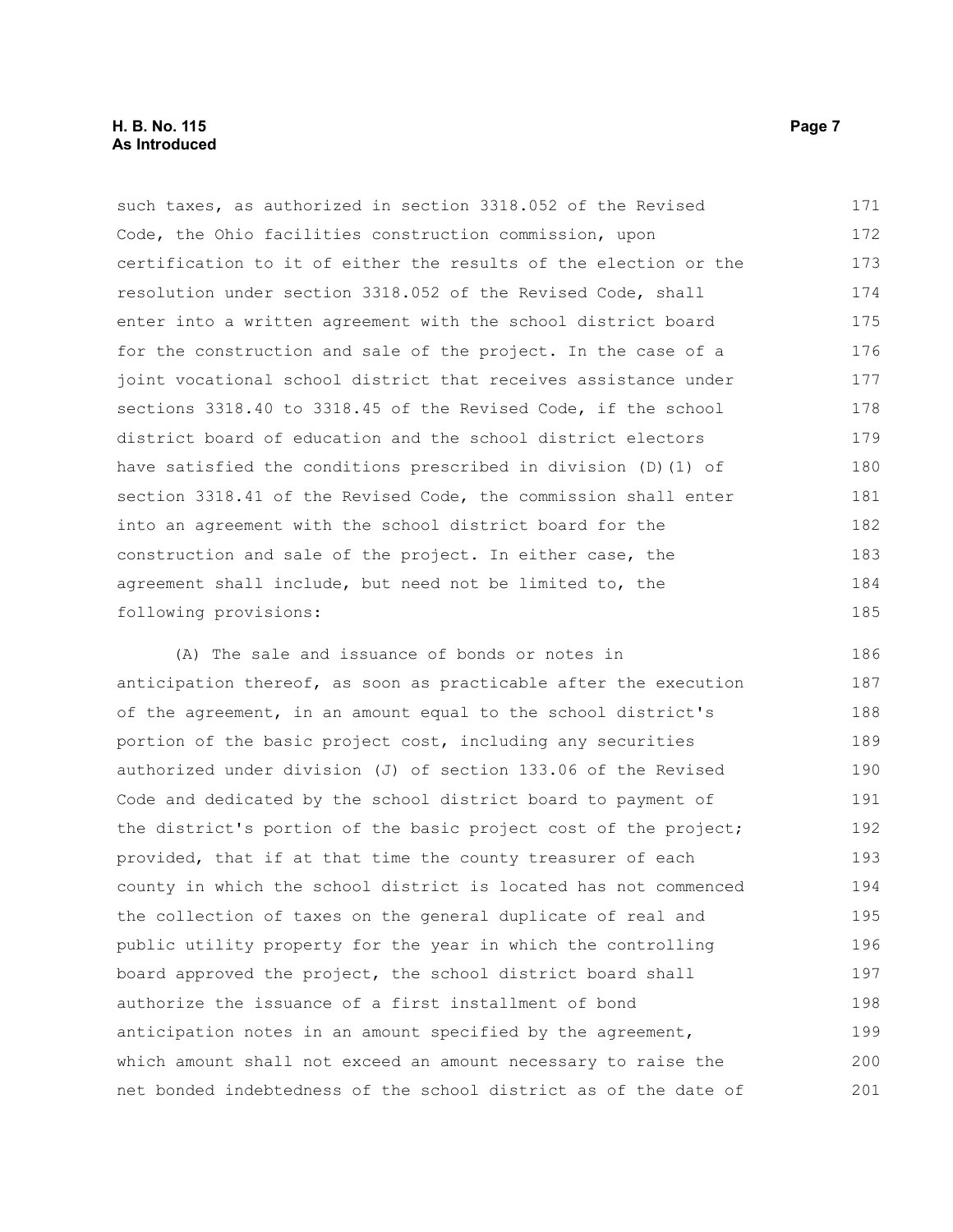#### **H. B. No. 115** Page 8 **As Introduced**

the controlling board's approval to within five thousand dollars of the required level of indebtedness for the preceding year. In the event that a first installment of bond anticipation notes is issued, the school district board shall, as soon as practicable after the county treasurer of each county in which the school district is located has commenced the collection of taxes on the general duplicate of real and public utility property for the year in which the controlling board approved the project, authorize the issuance of a second and final installment of bond anticipation notes or a first and final issue of bonds. 202 203 204 205 206 207 208 209 210 211

The combined value of the first and second installment of bond anticipation notes or the value of the first and final issue of bonds shall be equal to the school district's portion of the basic project cost. The proceeds of any such bonds shall be used first to retire any bond anticipation notes. Otherwise, the proceeds of such bonds and of any bond anticipation notes, except the premium and accrued interest thereon, shall be deposited in the school district's project construction fund. In determining the amount of net bonded indebtedness for the purpose of fixing the amount of an issue of either bonds or bond anticipation notes, gross indebtedness shall be reduced by moneys in the bond retirement fund only to the extent of the moneys therein on the first day of the year preceding the year in which the controlling board approved the project. Should there be a decrease in the tax valuation of the school district so that the amount of indebtedness that can be incurred on the tax duplicates for the year in which the controlling board approved the project is less than the amount of the first installment of bond anticipation notes, there shall be paid from the school district's project construction fund to the school district's bond retirement fund to be applied against such notes 212 213 214 215 216 217 218 219 220 221 222 223 224 225 226 227 228 229 230 231 232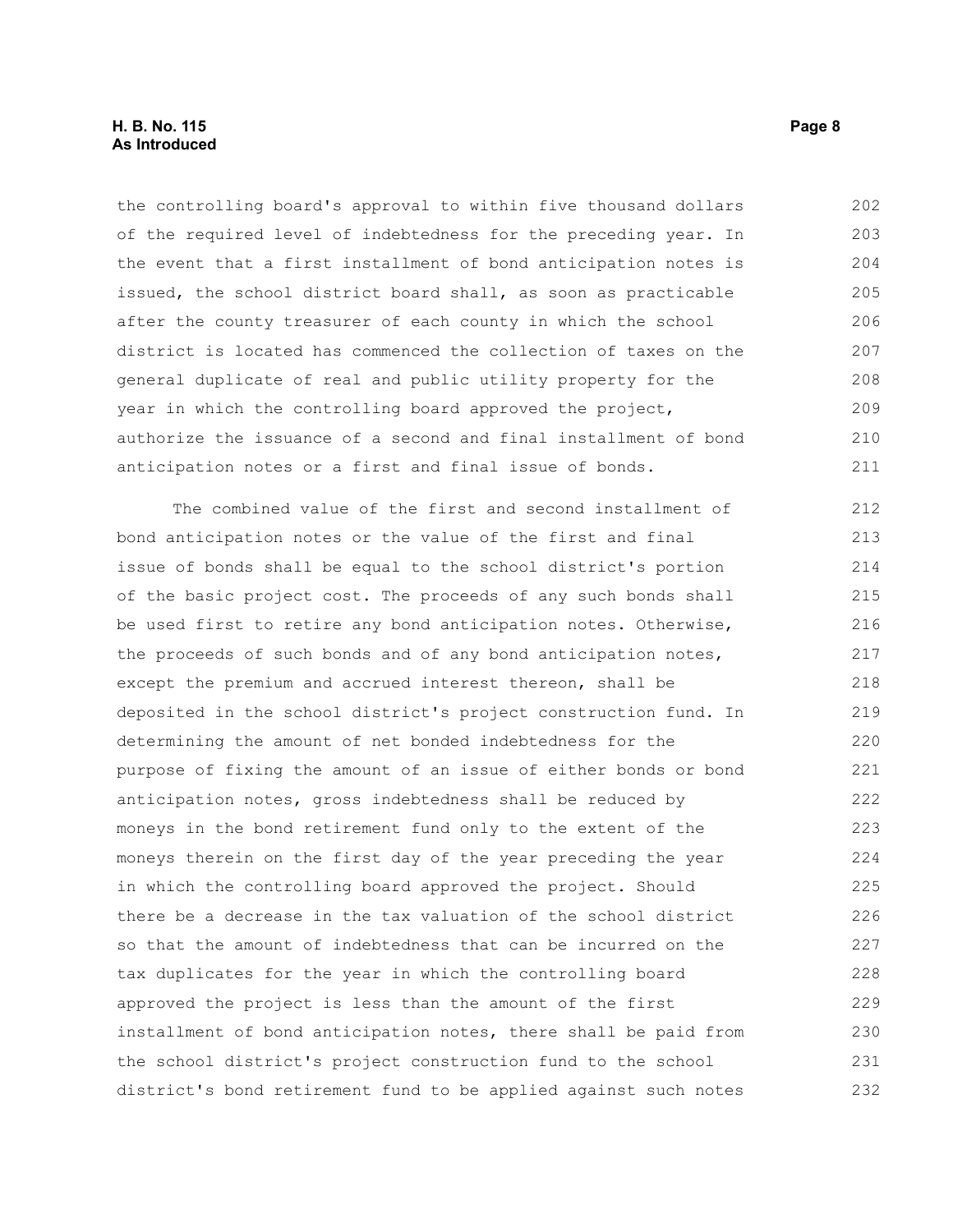#### **H. B. No. 115** Page 9 **As Introduced**

an amount sufficient to cause the net bonded indebtedness of the school district, as of the first day of the year following the year in which the controlling board approved the project, to be within five thousand dollars of the required level of indebtedness for the year in which the controlling board approved the project. The maximum amount of indebtedness to be incurred by any school district board as its share of the cost of the project is either an amount that will cause its net bonded indebtedness, as of the first day of the year following the year in which the controlling board approved the project, to be within five thousand dollars of the required level of indebtedness, or an amount equal to the required percentage of the basic project costs, whichever is greater. All bonds and bond anticipation notes shall be issued in accordance with Chapter 133. of the Revised Code, and notes may be renewed as provided in section 133.22 of the Revised Code. 233 234 235 236 237 238 239 240 241 242 243 244 245 246 247 248

(B) The transfer of such funds of the school district board available for the project, together with the proceeds of the sale of the bonds or notes, except premium, accrued interest, and interest included in the amount of the issue, to the school district's project construction fund; 249 250 251 252 253

(C) For all school districts except joint vocational school districts that receive assistance under sections 3318.40 to 3318.45 of the Revised Code, the following provisions as applicable: 254 255 256 257

(1) If section 3318.052 of the Revised Code applies, the earmarking of the proceeds of a tax levied under section 5705.21 of the Revised Code for general permanent improvements or under section 5705.218 of the Revised Code for the purpose of permanent improvements, or the proceeds of a school district 258 259 260 261 262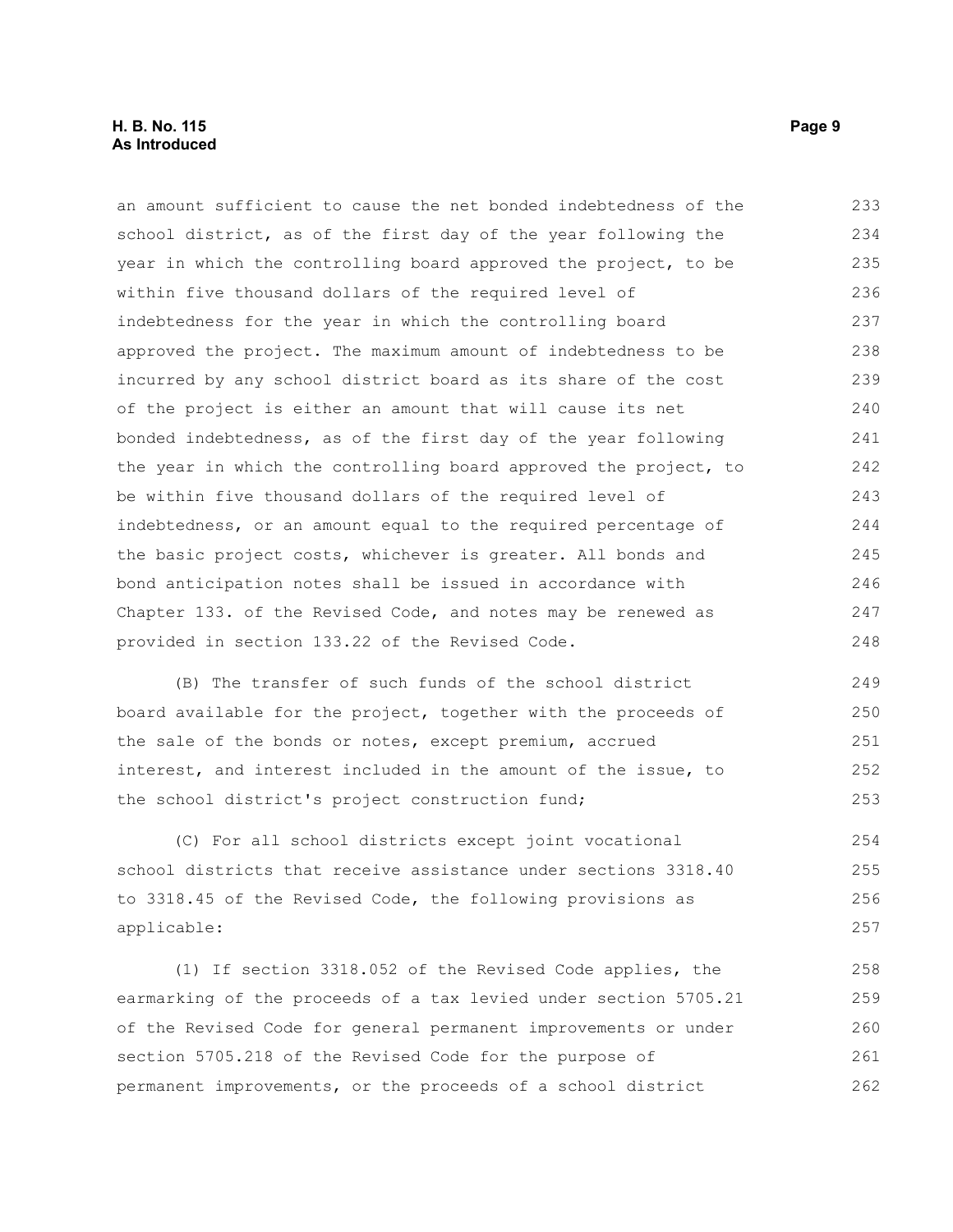#### **H. B. No. 115 Page 10 As Introduced**

income tax levied under Chapter 5748. of the Revised Code, or the proceeds from a combination of those two taxes, in an amount to pay all or part of the service charges on bonds issued to pay the school district portion of the project and an amount equivalent to all or part of the tax required under division (B) of section 3318.05 of the Revised Code; 263 264 265 266 267 268

(2) If section 3318.052 of the Revised Code does not apply, one of the following:

(a) The levy of the tax authorized at the election for the payment of maintenance costs, as specified in division (B) of section 3318.05 of the Revised Code; 271 272 273

(b) If the school district electors have approved a continuing tax for general permanent improvements under section 5705.21 of the Revised Code and that tax can be used for maintenance, the earmarking of an amount of the proceeds from such tax for maintenance of classroom facilities as specified in division (B) of section 3318.05 of the Revised Code;

(c) If, in lieu of the tax otherwise required under division (B) of section 3318.05 of the Revised Code, the commission has approved the transfer of money to the maintenance fund in accordance with section 3318.051 of the Revised Code, a requirement that the district board comply with the provisions of that section. The district board may rescind the provision prescribed under division (C)(2)(c) of this section only so long as the electors of the district have approved, in accordance with section 3318.063 of the Revised Code, the levy of a tax for the maintenance of the classroom facilities acquired under the district's project and that levy continues to be collected as approved by the electors. 280 281 282 283 284 285 286 287 288 289 290 291

269 270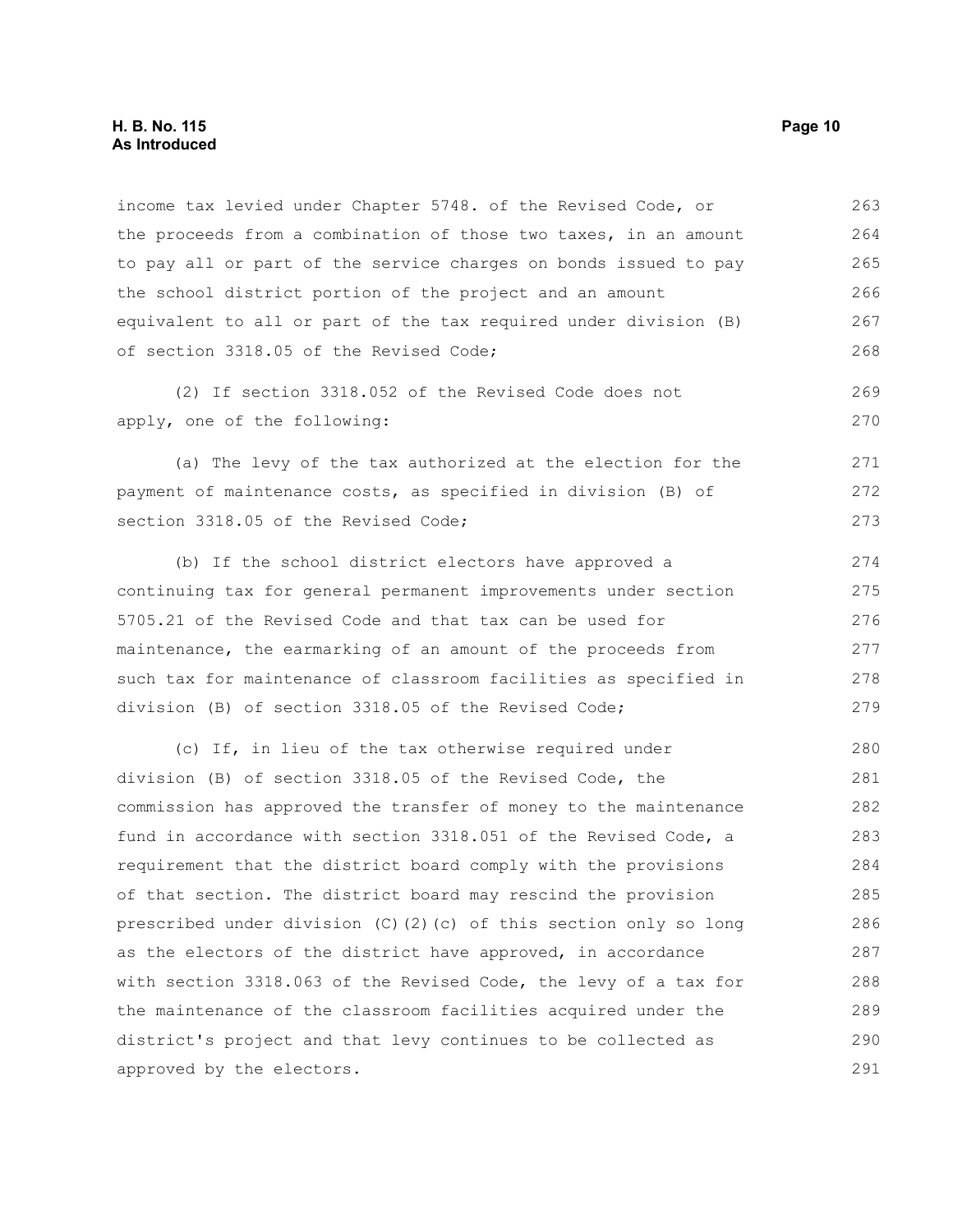#### **H. B. No. 115 Page 11 As Introduced**

(D) For joint vocational school districts that receive assistance under sections 3318.40 to 3318.45 of the Revised Code, provision for deposit of school district moneys dedicated to maintenance of the classroom facilities acquired under those sections as prescribed in section 3318.43 of the Revised Code; 292 293 294 295 296

(E) Dedication of any local donated contribution as provided for under section 3318.084 of the Revised Code, including a schedule for depositing such moneys applied as an offset of the district's obligation to levy the tax described in division (B) of section 3318.05 of the Revised Code as required under division (D)(2) of section 3318.084 of the Revised Code; 297 298 299 300 301 302

(F) Ownership of or interest in the project during the period of construction, which shall be divided between the commission and the school district board in proportion to their respective contributions to the school district's project construction fund; 303 304 305 306 307

(G) Maintenance of the state's interest in the project until any obligations issued for the project under section 3318.26 of the Revised Code are no longer outstanding; 308 309 310

(H) The insurance of the project by the school district from the time there is an insurable interest therein and so long as the state retains any ownership or interest in the project pursuant to division (F) of this section, in such amounts and against such risks as the commission shall require; provided, that the cost of any required insurance until the project is completed shall be a part of the basic project cost; 311 312 313 314 315 316 317

(I) The certification by the director of budget and management that funds are available and have been set aside to meet the state's share of the basic project cost as approved by 318 319 320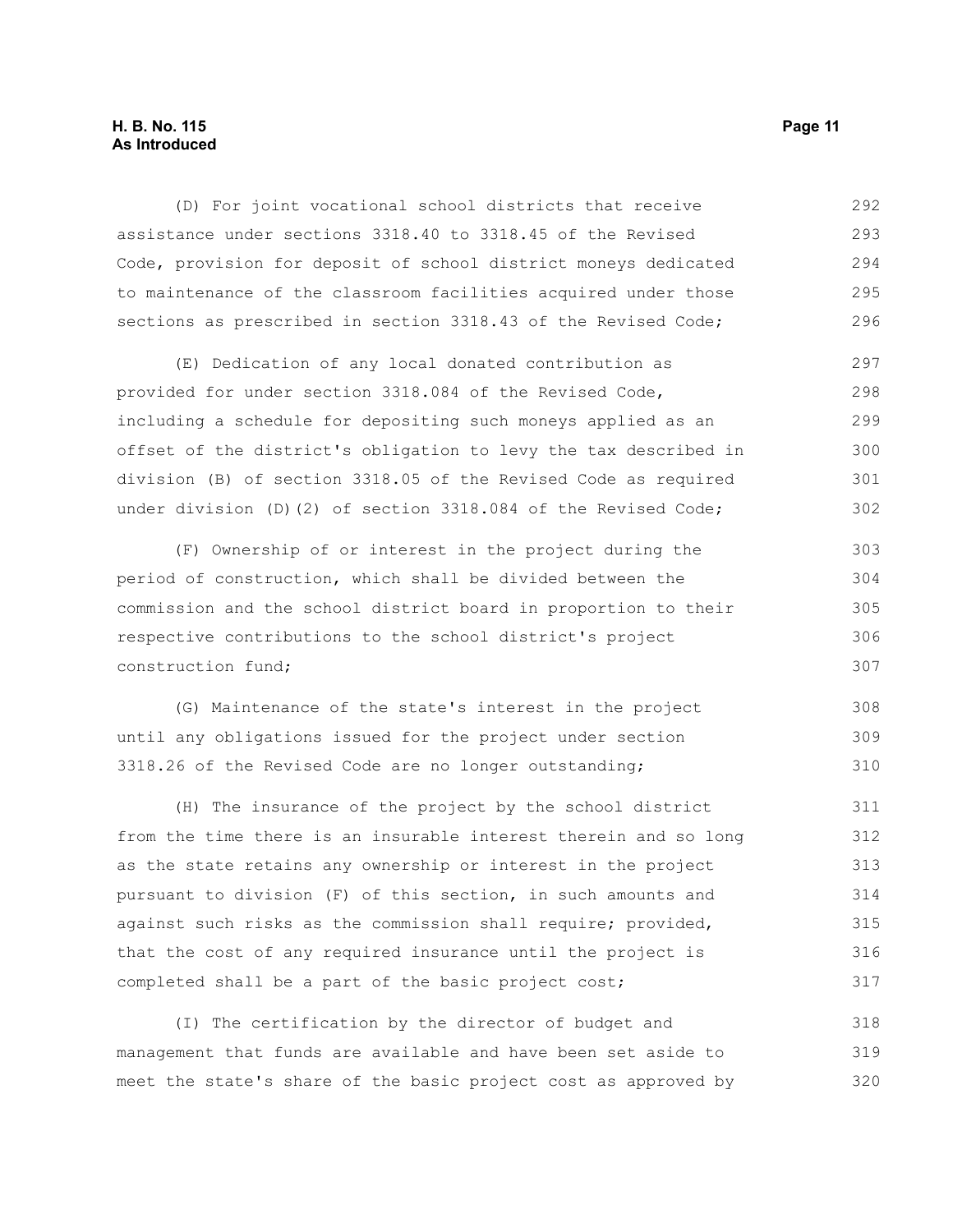the controlling board pursuant to either section 3318.04 or division (B)(1) of section 3318.41 of the Revised Code; 321 322

(J) Authorization of the school district board to advertise for and receive construction bids for the project, for and on behalf of the commission, and to award contracts in the name of the state subject to approval by the commission; 323 324 325 326

(K) Provisions for the disbursement of moneys from the school district's project account upon issuance by the commission or the commission's designated representative of vouchers for work done to be certified to the commission by the treasurer of the school district board; 327 328 329 330 331

(L) Disposal of any balance left in the school district's project construction fund upon completion of the project;

(M) Limitations upon use of the project or any part of it so long as any obligations issued to finance the project under section 3318.26 of the Revised Code are outstanding; 334 335 336

(N) Provision for vesting the state's interest in the project to the school district board when the obligations issued to finance the project under section 3318.26 of the Revised Code are outstanding; 337 338 339 340

(O) Provision for deposit of an executed copy of the agreement in the office of the commission; 341 342

(P) Provision for termination of the contract and release of the funds encumbered at the time of the conditional approval, if the proceeds of the sale of the bonds of the school district board are not paid into the school district's project construction fund and if bids for the construction of the project have not been taken within such period after the execution of the agreement as may be fixed by the commission; 343 344 345 346 347 348 349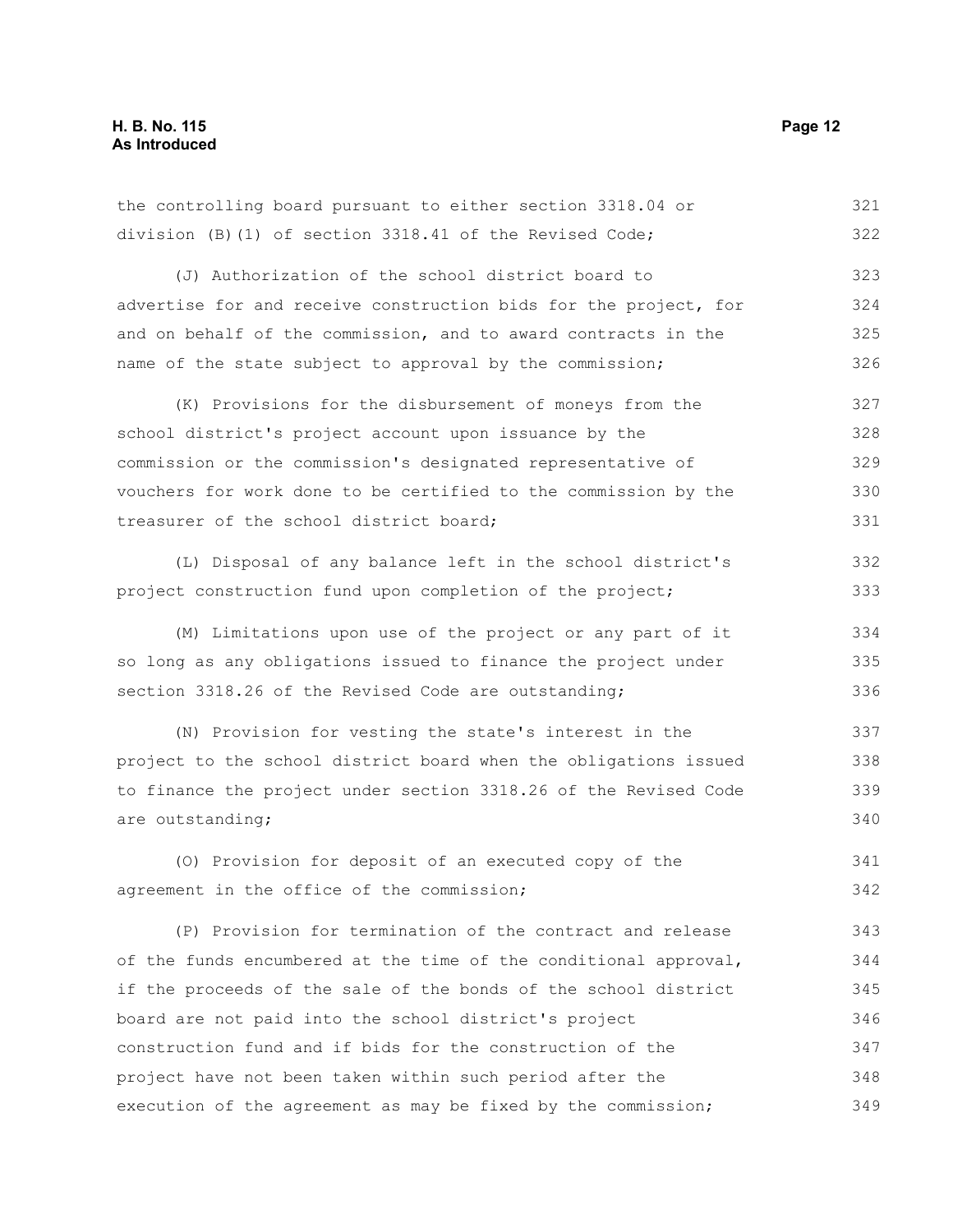#### **H. B. No. 115 Page 13 As Introduced**

(Q) Provision for the school district to maintain the project in accordance with a plan approved by the commission; 350 351

(R) Provision that all state funds reserved and encumbered to pay the state share of the cost of the project and the funds provided by the school district to pay for its share of the project cost, including the respective shares of the cost of a segment if the project is divided into segments, be spent on the construction and acquisition of the project or segment simultaneously in proportion to the state's and the school district's respective shares of that basic project cost as determined under section 3318.032 of the Revised Code or, if the district is a joint vocational school district, under section 3318.42 of the Revised Code. However, if the school district certifies to the commission that expenditure by the school district is necessary to maintain the federal tax status or taxexempt status of notes or bonds issued by the school district to pay for its share of the project cost or to comply with applicable temporary investment periods or spending exceptions to rebate as provided for under federal law in regard to those notes or bonds, the school district may commit to spend, or spend, a greater portion of the funds it provides during any specific period than would otherwise be required under this division. 352 353 354 355 356 357 358 359 360 361 362 363 364 365 366 367 368 369 370 371 372

(S) A provision stipulating that the commission may prohibit the district from proceeding with any project if the commission determines that the site is not suitable for construction purposes. The commission may perform soil tests in its determination of whether a site is appropriate for construction purposes. 373 374 375 376 377 378

(T) A provision stipulating that, unless otherwise 379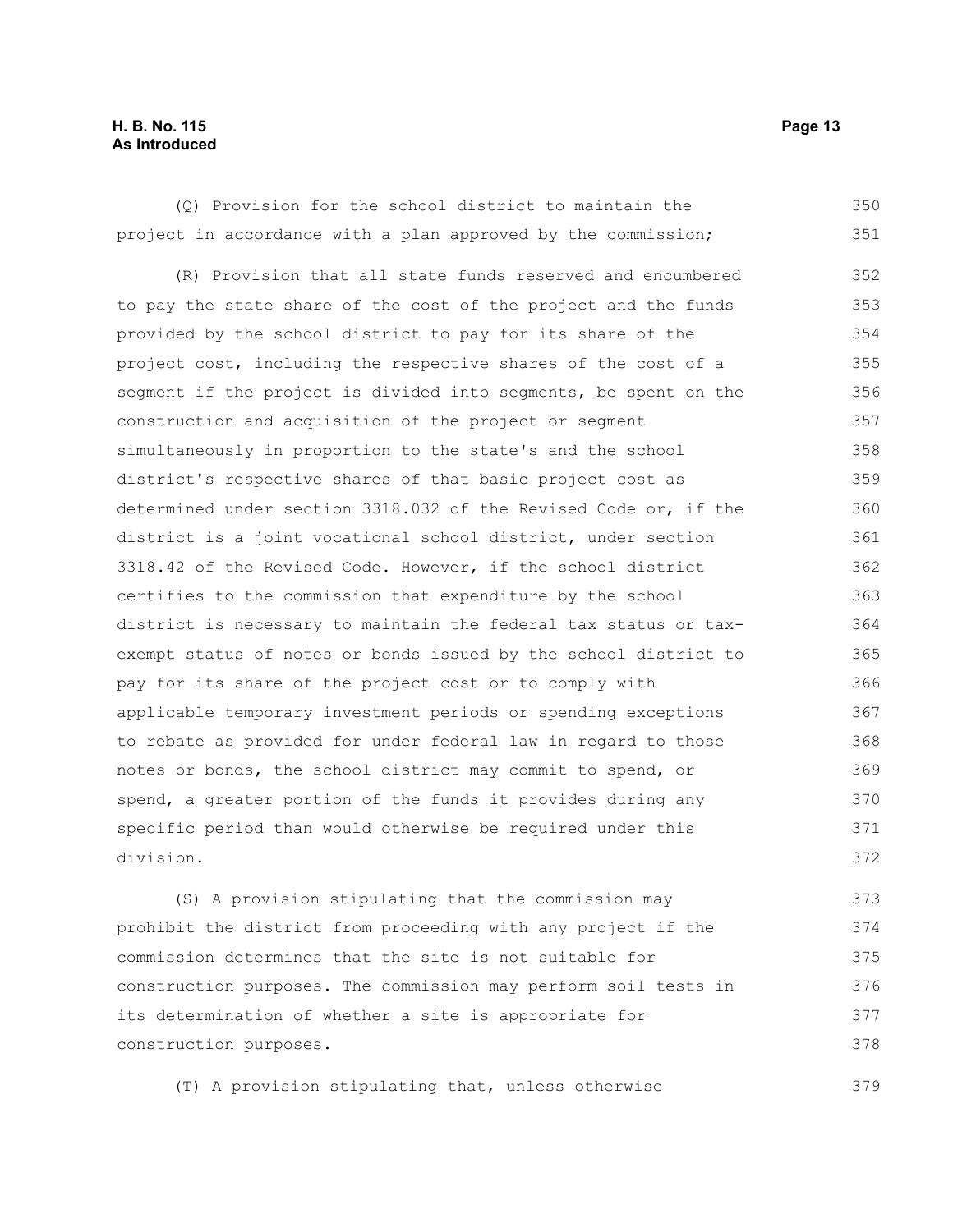authorized by the commission, any contingency reserve portion of the construction budget prescribed by the commission shall be used only to pay costs resulting from unforeseen job conditions, to comply with rulings regarding building and other codes, to pay costs related to design clarifications or corrections to contract documents, and to pay the costs of settlements or judgments related to the project as provided under section 3318.086 of the Revised Code; 380 381 382 383 384 385 386 387

(U) A provision stipulating that for continued release of project funds the school district board shall comply with sections section 3313.41, 3313.411, and 3313.413 of the Revised Code throughout the project and shall notify the department of education and the Ohio community school association when the board plans to dispose of facilities by sale under that section; 388 389 390 391 392 393

(V) A provision stipulating that the commission shall not approve a contract for demolition of a facility until the school district board has complied with sections-section 3313.41 $\tau$ 3313.411, and 3313.413 of the Revised Code relative to that facility, unless demolition of that facility is to clear a site for construction of a replacement facility included in the district's project; 394 395 396 397 398 399 400

(W) A requirement for the school district to adhere to a facilities maintenance plan approved by the commission. 401 402

**Sec. 5705.10.** (A) All revenue derived from the general levy for current expense within the ten-mill limitation, from any general levy for current expense authorized by vote in excess of the ten-mill limitation, and from sources other than the general property tax, unless its use for a particular purpose is prescribed by law, shall be paid into the general fund. 403 404 405 406 407 408 409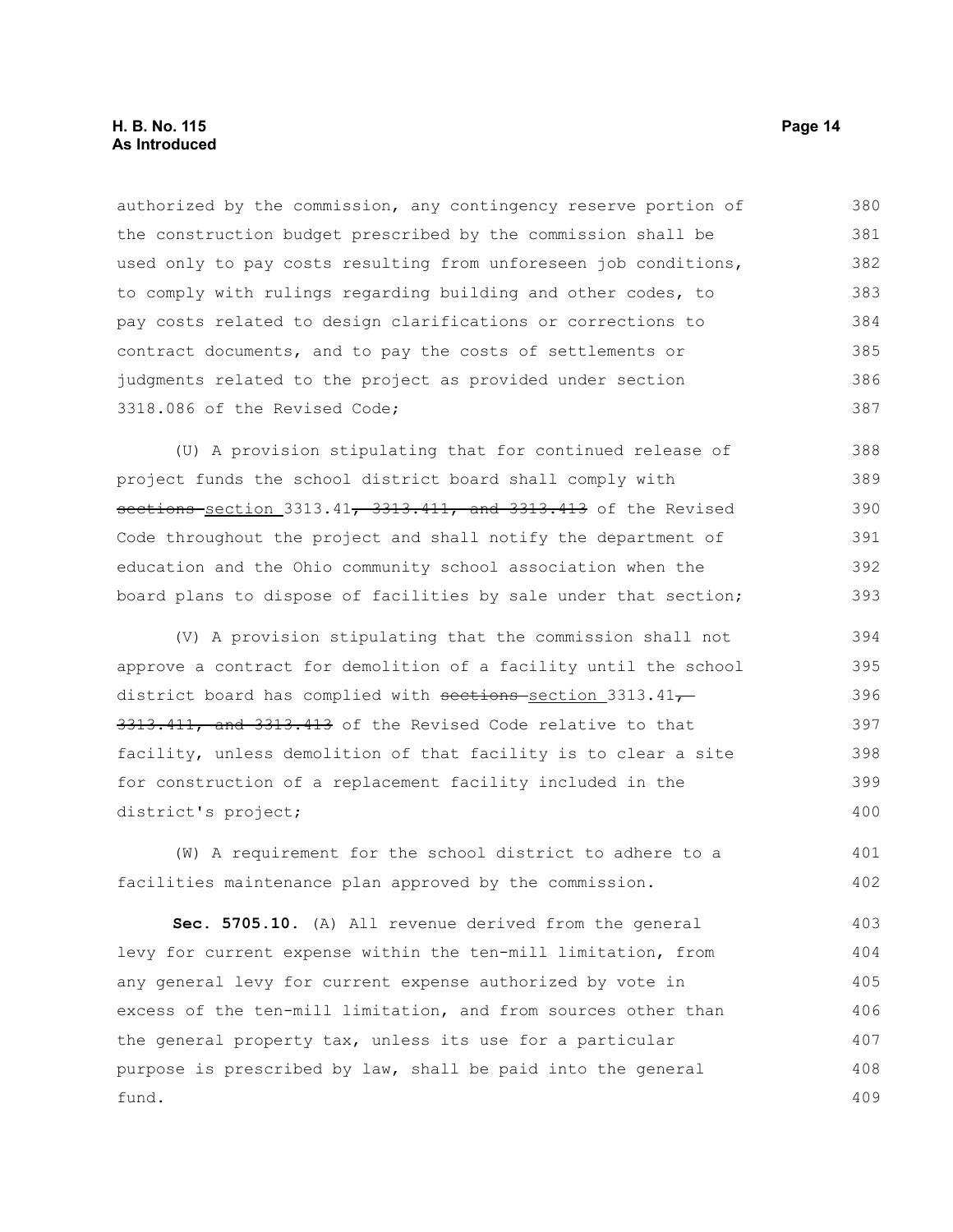#### **H. B. No. 115 Page 15 As Introduced**

(B) All revenue derived from general or special levies for debt charges, whether within or in excess of the ten-mill limitation, which is levied for the debt charges on serial bonds, notes, or certificates of indebtedness having a life less than five years, shall be paid into the bond retirement fund; and all such revenue which is levied for the debt charges on all other bonds, notes, or certificates of indebtedness shall be paid into the sinking fund. 410 411 412 413 414 415 416 417

(C) All revenue derived from a special levy shall be credited to a special fund for the purpose for which the levy was made. 418 419 420

(D) Except as otherwise provided by resolution adopted pursuant to section 3315.01 of the Revised Code, all revenue derived from a source other than the general property tax and which the law prescribes shall be used for a particular purpose, shall be paid into a special fund for such purpose. Except as otherwise provided by resolution adopted pursuant to section 3315.01 of the Revised Code or as otherwise provided by section 3315.40 of the Revised Code, all revenue derived from a source other than the general property tax, for which the law does not prescribe use for a particular purpose, including interest earned on the principal of any special fund, regardless of the source or purpose of the principal, shall be paid into the general fund. 421 422 423 424 425 426 427 428 429 430 431 432 433

(E) All proceeds from the sale of public obligations or fractionalized interests in public obligations as defined in section 133.01 of the Revised Code, except premium and accrued interest, shall be paid into a special fund for the purpose of such issue, and any interest and other income earned on money in such special fund may be used for the purposes for which the 434 435 436 437 438 439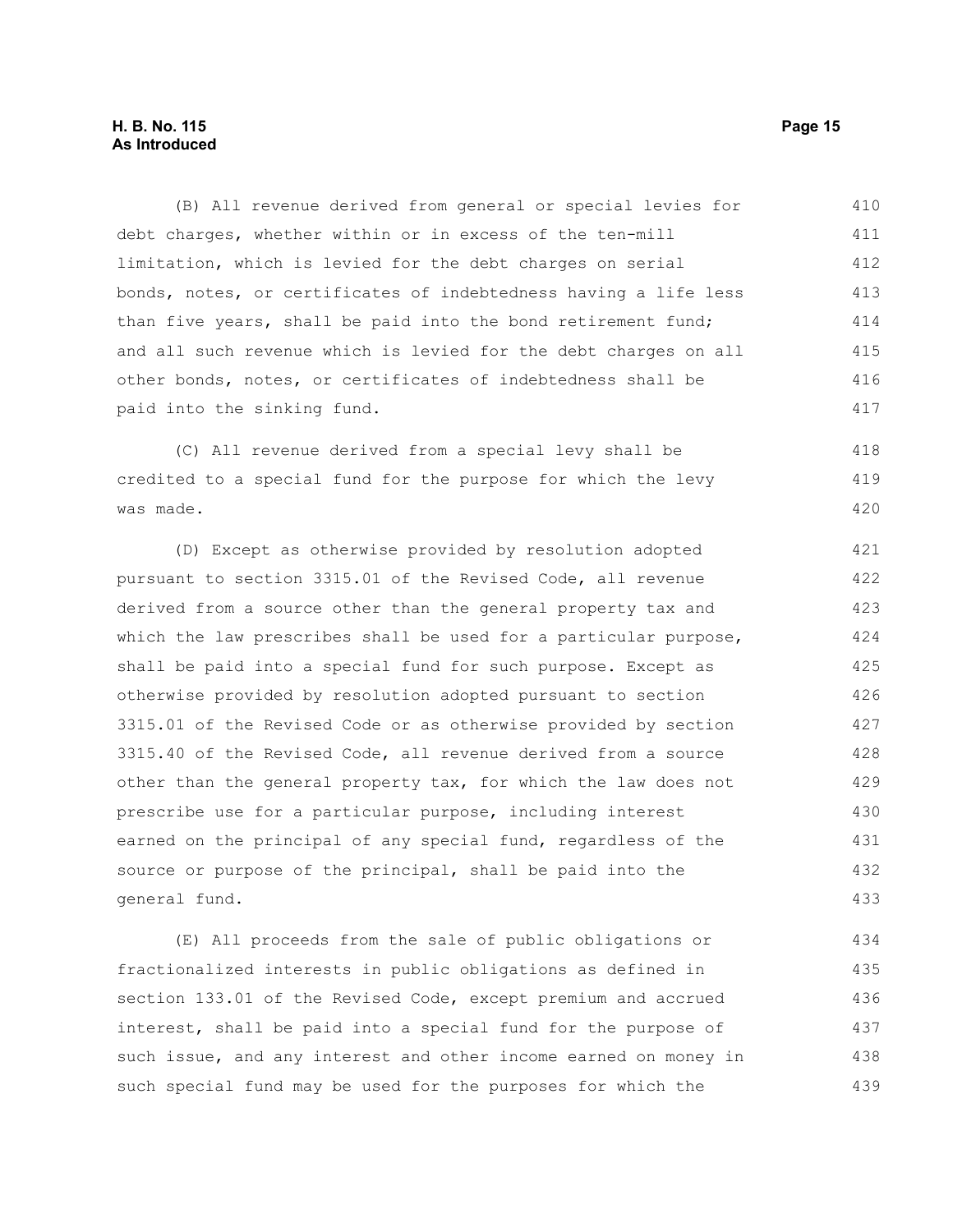#### **H. B. No. 115 Page 16 As Introduced**

indebtedness was authorized or may be credited to the general fund or other fund or account as the taxing authority authorizes and used for the purposes of that fund or account. The premium and accrued interest received from such sale shall be paid into the sinking fund or the bond retirement fund of the subdivision. 440 441 442 443 444

(F) Except as provided in divisions (G) and (H) of this section, if a permanent improvement of the subdivision is sold, the amount received from the sale shall be paid into the sinking fund, the bond retirement fund, or a special fund for the construction or acquisition of permanent improvements; provided that the proceeds from the sale of a public utility shall be paid into the sinking fund or bond retirement fund to the extent necessary to provide for the retirement of the outstanding indebtedness incurred in the construction or acquisition of such utility. Proceeds from the sale of property other than a permanent improvement shall be paid into the fund from which such property was acquired or is maintained or, if there is no such fund, into the general fund. 445 446 447 448 449 450 451 452 453 454 455 456 457

(G) A township that has a population greater than fifteen thousand according to the most recent federal decennial census and that has declared one or more improvements in the township to be a public purpose under section 5709.73 of the Revised Code may pay proceeds from the sale of a permanent improvement of the township into its general fund if both of the following conditions are satisfied: 458 459 460 461 462 463 464

(1) The township fiscal officer determines that all foreseeable public infrastructure improvements, as defined in section 5709.40 of the Revised Code, to be made in the township in the ten years immediately following the date the permanent improvement is sold will have been financed through resolutions 465 466 467 468 469